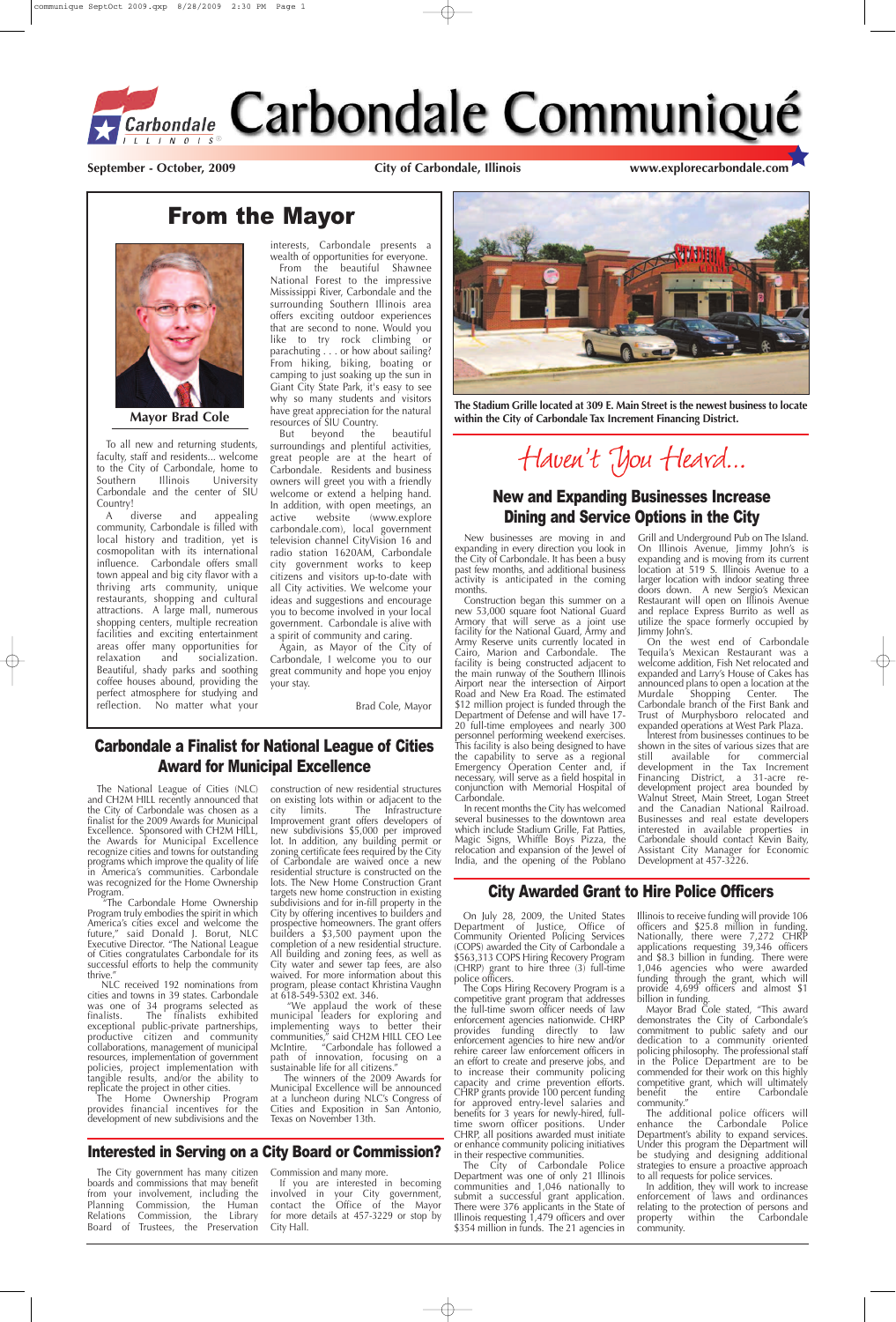#### **2** Carbondale Communiqué

### Notice to Homeowners and Contractors

Homeowners and contractors are required to contact the City of Carbondale before initiating repairs to properties to determine if the extent of repairs will require a building<br>permit. Replacement of Replacement of shingles and minor repairs will not require a permit, but roofs that have structural damage or require new roof decking and sheathing to be replaced will require a building permit.

All persons and companies doing roofing work in the City of Carbondale must be registered as a roofing contractor with the City's Building and Neighborhood Services Division. Roofing repairs should be made by qualified roofing contractors who are licensed by the State of Illinois.

Persons and companies doing plumbing work must be licensed by the State of Illinois as a plumbing contractor. Persons or companies doing electrical work must be licensed by a municipality within the State of Illinois as well as registered with the City. The Building and Neighborhood Division maintains a list of<br>licensed roofers and licensed roofers and electricians that are registered with the City.

The City of Carbondale staff<br>reviews the projects projects recommended by City residents and formulates recommendations to the City Council in

For information on how to become registered or licensed as a roofer, a plumber or an electrician or for a listing of registered roofers and electricians contact the Building and Neighborhood Division at 457-3237.

capital improvement project for<br>inclusion in the next inclusion in the next Community Investment Program Five Year Plan, please complete and submit the form below to the City Manager's Office, P.O.<br>Box 2047, Carbondale, IL Carbondale, IL 62902-2047.

#### Input Wanted for Community Improvements

Deadline for submission of proposals is October 26, 2009.

Carbondale has a Community Investment Program (CIP) Five Year Plan that is updated on an annual basis. The City of Carbondale is interested in your suggestions for improvements that can be made to enhance your neighborhood and the community. Projects included in the Community Investment<br>Program are for street Program are for street reconstruction, storm sewer construction, sanitary sewer construction or replacement, sidewalks, curb and gutter replacement, traffic signals,<br>public buildings, public buildings, drainage improvements, water or wastewater treatment plant construction or expansion and bicycle paths.

During the course, instructors from the City of<br>arbondale Police Department, the SIUC Carbondale Police Department, the Department of Public Safety, the Southern Illinois Enforcement Group and the Jackson County States Attorney's Office will present a wide variety of topics that include firearms familiarization, patrol tactics, gangs, drug enforcement, special response team

November for consideration in the upcoming fiscal year budget. The City Council then makes a determination as to which projects should be included in the Community Investment Program Five Year Plan. During City budget preparation this winter, staff will work to match approved projects with available funds.

> • Cyclists are required to obey the same traffic laws as motor vehicles. This includes stopping at stop signs and red lights, turning from appropriate lanes, riding in the same direction as motorized traffic and displaying registration.

Proposals must include the location of the project and the nature of the project.

The City of Carbondale Police Department offers the Citizens Police Academy for residents who want to get a first-hand look at the work of their police officers. Applications are being accepted for the 2009 Citizens Police Academy. The classes will begin on Tuesday, September 22nd, and meet every Tuesday night from 6:00 p.m. – 9:00 p.m. for 12 weeks (excluding November 24th). One Saturday class has been tentatively set for November 14, 2009

from 9:00 a.m. to noon.

• All dogs four (4) months old and older must be licensed and registered with the Animal Control Office. The annual fee is \$5.00 for dogs that have been neutered and \$25.00 for dogs that have not been neutered. Licenses may be obtained from the Carbondale Police Department located at 610 East College Street. The license application form is also<br>available on the City Website at available on the City Website at www.explorecarbondale.com. The completed form with the required fee can be mailed to the Carbondale Police Department. The registration tag must be on the dog's collar and on the dog at all times. License renewal fees are due by January 30th each year. License fees do not apply to "seeing eye" dogs which have been trained to assist the visually impaired or companion dogs which are trained to assist disabled citizens. These tags are issued at no charge. • All dogs and cats must be vaccinated against rabies. Vaccination tags must be displayed on the dog's collar and on the dog at all times. If tags are lost, replacement rabies tags are available as long as the vaccination is valid from Jackson County Animal Control by contacting 687-7235. • All dogs must be restrained by a leash or other physical restraint when the dog is not on the owner's premises. Verbal command is not recognized as a form of restraint. Dogs are not allowed to run on school property or recreation areas, such as parks, unless controlled by a physical restraint. Dogs are prohibited from cemetery grounds. The Animal Control Officer will apprehend any dog found running at large or being a nuisance and shall impound the dog or issue a

operations, canine patrol, criminal law, crime prevention, media relations, crime scene processing and investigations. There is no cost to attend the Citizens Police Academy.

The City of Carbondale Police Department has offered the Citizens Police Academy since 1994 and the program has graduated more than 500 citizens in its 15 year history. It continues to be one of the most popular programs conducted by the Police Department.

Persons interested in attending the Citizens Police Academy should contact Officer Scott Miller at 453- 3771 or Officer Randy Mathis at 457-3200 ext. 428. Applications can also be obtained from the City of Carbondale Police Department Web site www.carbondalepolice.com or the SIU Department of Public Safety Web site www.dps.siu.edu.

• Any animal that has bitten or attacked a person shall be quarantined for rabies observation. Arrangements for the 10-day confinement period can be made at local Veterinarian's offices. The cost of the boarding shall be the dog owner's responsibility, as well as the medical expenses for the victim's immediate treatment.

### Applications Being Accepted for 2009 Citizens Police Academy

### Bicycle Registration: A Benefit for Cyclists

Bicycles are a practical form of transportation and a great form of recreation and exercise. Carbondale is surrounded by beautiful scenery which makes riding both inside and outside the City a pleasant experience. To enhance the use of bicycles, some Carbondale streets have specifically marked bicycle paths.

For your safety and the safety of others, you should remember the following while riding your bicycle:

• Because of the large volume of pedestrian traffic in Carbondale, riding bicycles on sidewalks is prohibited with two exceptions: Children under 12 years of age on bicycles with wheel size less than 24 inches and in areas where the sidewalk is specifically marked for bicycle traffic.

• Bicycles must be registered with either the City of Carbondale or the SIUC Department of Public Safety. This places a complete description of the bicycle on file, along with its serial number, should the bicycle ever be stolen. Some required bicycle equipment includes side, front and rear reflectors. Bicycles ridden during nighttime hours must be equipped with a white light on the front.

Registration is available for \$2.00 at the Carbondale Police Department located at 610 East College Street from 8:00 a.m. - 5:00 p.m. Monday through Friday. SIU students may register their bicycles with the SIU Parking Division at Washington Square B from 7:30 a.m. - 4:30 p.m. Monday through Friday. There is no charge for students that present a student identification card.

If you own a pet or are planning to own one, we encourage you to familiarize yourself with the responsibilities that pet owners must consider toward their neighbors and the community. In Carbondale rules and regulations have been established to promote the public health, safety, and general welfare of the citizens of the City and to ensure the humane treatment of animals.

If you would like to propose a to engage the Carbondale business community in the future of Carbondale's workforce. The program began in June with the selection of student participants from a large pool of applicants and cooperative agreements signed with area

notice of violation if the owner is available. Cats must be neutered before they may be allowed to run at large.

In addition, the City has an ordinance in place to further ensure the safety of residents in the event a dog is determined to be dangerous or vicious. The ordinance requires an owner of such dog to provide proof of insurance covering the actions of the dog and any and all liability created by the dog, in the amount of not less than \$500,000 per occurrence. Dogs that have been declared dangerous or vicious will also be provided with microchip identification at the owner's expense. The Chief of Police may order the dog to be held in an enclosure during those times that the dog is not in the immediate control of its owner and outside of the owner's house and at no time may the animal be tethered within the City limits as the principal means of restraint. The Police Department will maintain a list of all dogs declared dangerous or vicious, the names and addresses of their owners, and the dog's last known location. This list shall be made available to the public to allow the public to be better informed as to the location of any dogs previously declared vicious or dangerous, or any owners of dogs which have been declared vicious or dangerous at any time. Special rules have also been established regarding some types of exotic pets, such as reptiles and primates, and the number of animals allowed per household. For more information about licensing and other rules and regulations, contact the Carbondale Animal Control Officer at 457-3200 ext. 424.

| Carbondale                                   |  |  |  |  |  |
|----------------------------------------------|--|--|--|--|--|
| <b>Community Investment Program Proposal</b> |  |  |  |  |  |
| Name: <b>Name</b>                            |  |  |  |  |  |
| Location of Project: ______________          |  |  |  |  |  |

\_\_\_\_\_\_\_\_\_\_\_\_\_\_\_\_\_\_\_\_\_\_\_\_\_\_\_\_\_\_\_\_\_\_\_\_\_\_\_\_\_\_\_\_\_\_\_\_\_\_\_\_\_\_

## Carbondale Animal Control and Licensing Information

| RETURN COMPLETED FORM TO:<br><b>CITY OF CARBONDALE</b><br>OFFICE OF THE CITY MANAGER<br>200 SOUTH ILLINOIS AVENUE<br>CARBONDALE, ILLINOIS 62902-2047 |  |
|------------------------------------------------------------------------------------------------------------------------------------------------------|--|

The Futures Program, a partnership between the City of Carbondale and the Carbondale Chamber of Commerce, is nearing the end of its second successful year. This year Carbondale businesses provided employment opportunities for 10 Carbondale Community High School students.

Mayor Brad Cole outlined this program's concept during his 2007 State of the City Address and challenged the Chamber of Commerce and area businesses to provide on-the-job training to area high school students who might not otherwise have exposure to such opportunities and who may not plan on pursuing post-secondary education. During his address, the Mayor pledged City assistance in the amount of \$1,000 for each participant as incentive

businesses. Through an intensive screening process that involved school officials, eligible teenagers (age 16 and older) were selected to work at area businesses on a part-time basis through September 2009. Extreme care was taken in matching employers' needs with students' interests and skill sets. With assistance from Man-Tra-Con Corporation, students attended workshops on proper job etiquette, interview techniques, resume preparation and related job skills. In addition, orientation programs were conducted for participating businesses.

Students began work with their new employers in June and will continue to work under this program through September. A recognition event will be held for the participating students and Carbondale businesses during the September 22, 2009 Carbondale City Council Meeting. It is the goal of the program that the students will continue their employment long after the programs' conclusion.

### Futures Program Participants to be Recognized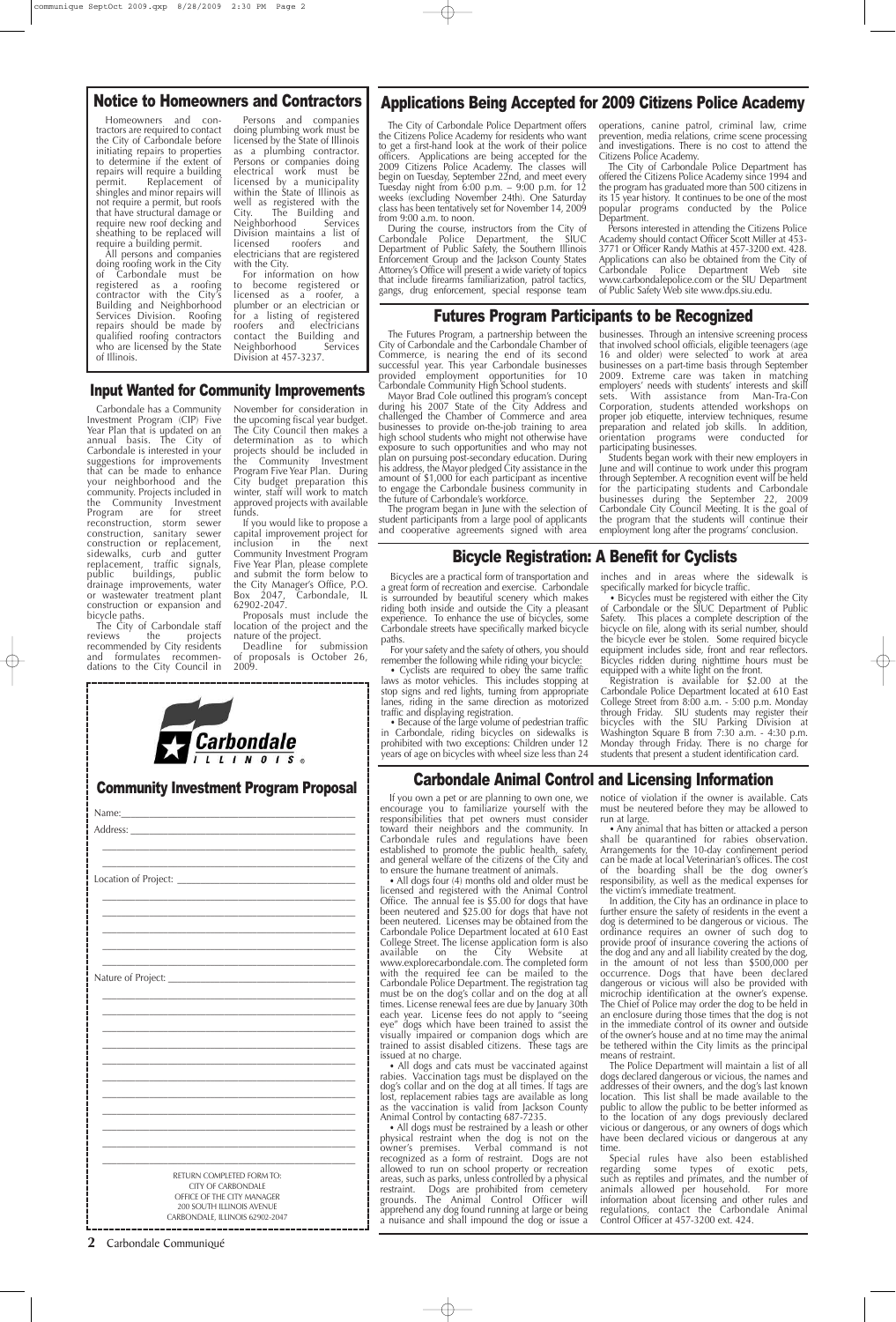Carbondale Communiqué **3**

### Community Organizations May Request Funds for FY 2011

Each year Carbondale community organizations may request funding from the City of Carbondale to assist with providing services to Carbondale residents. The City of Carbondale is now accepting pre-applications from community organizations for funding consideration in the City's FY2011 budget which begins May 1, 2010. To be eligible to receive funding from the City, organizations must have Section 501(c)(3) tax exempt status from the Internal Revenue Service and must be registered with the Illinois Secretary of State as a not-for-profit corporation.

Organizations that currently receive on-going budgeted City funding are not required to submit a pre-application unless funding is for new or expanded programs. Organizations that do not receive City funding, or that received City funding on a one-time basis and wish to secure continued City funding, will be required to submit a preapplication. In addition, community organizations which desire to secure City funding for new onetime events will be required to submit a pre application.

Persons wanting further information on the preapplication process should contact Marilyn James, Community Relations Officer, by phone at 457- 3246, by email at mjames@ci.carbondale.il.us, or by visiting the Community Services Department in the Carbondale City Hall/Civic Center.

Pre-application forms are available from the Community Services Department at the Carbondale City Hall/Civic Center located at 200 South Illinois

For funding consideration, a completed preapplication must reach the Community Services Department by 5:00 p.m. on Monday, November 2, 2009.

Avenue. Forms may also be obtained from the City's web site www.explorecarbondale.com or by calling the Community Services Department at 457-3229.

It is important when completing the application that the "community needs" proposed to be addressed by requested funding and the proposed beneficiaries of the activities be clearly identified. (If the applicant is proposing to offer services which duplicate services already funded by the City or are currently offered in the community, the applicant must present strong justification for such duplication.) The experience of the organization and its officers/employees in delivering services is also an important consideration, as well as inclusion of a well thought out financial plan, including funding sources other than the City, is necessary.

### Carbondale Police Partner With Local Schools

The City will continue to collect certain types of recyclable cans and bottles in the City's blue recycling bins. These items are to be placed clean and loose (not bagged or sorted) into the blue bin. Items acceptable for recycling in the blue bin include aluminum and steel food/beverage cans, glass bottles and jars, and plastic bottles. Please note that only #1 & #2 plastic bottles and jugs are accepted. Items should be rinsed and lids removed. Please note that broken glass is not acceptable.

Recycle bins are to be placed at curbside between 6:00 a.m. and 8:00 a.m. on the day of your regular City refuse collection. Please  $\operatorname{call}'$  the City's Maintenance and Environmental Services Offices at 457-3275 if you have any questions regarding the City's residential curbside refuse and recycling services.

- 7500 Square Feet
- Complete audio visual needs
- Rooms for 2 to 600
- Modern catering kitchen
- Portable bars
- Upright Baldwin piano
- Portable and fixed Stage







# **Carbondale Civic Center**



618-457-3209 Ichamness@ci.carbondale.il.us

paper and cardboard as part of its weekly residential curbside recycling program on June 29, 2009, as a result of grant funds received from the Illinois Department of Commerce and Economic Opportunity. At the end of June, new "Carbondale Recycles… Paper Products" green colored recycling bins were delivered to current curbside recycling customers. This expanded curbside recycling collection is available to residents living in single family, duplex, triplex and four family housing units. Current curbside recyclers can expect to receive their new bin without specifically requesting one. If you are not already actively recycling but would like to begin, call 457-3275 to request a bin. Recycling is a simple yet effective way to reduce waste, save energy and lessen demand on natural resources.

Gang Resistance Education and Training, commonly referred to as G.R.E.A.T., is a gang prevention program provided in partnership with the Carbondale schools. The G.R.E.A.T. curriculum focuses on skills training, cooperative learning, discussion and role playing. The instruction covers a variety of topics which include: the students roles in their family, school and community, setting short and long term life goals, how to make G.R.E.A.T. decisions, how to improve anger management and

The City of Carbondale began collecting mixed flattened and tied into bundles or used to contain other flattened boxes. These items can be placed next to the green bin at the curbside. Please keep in mind that the recycling trucks are one man operations so any bundles or boxes of cardboard must be manageable for one person. Please be sure to keep paper items dry and take measures to prevent paper materials from blowing out of the green bin. A simple way to contain the paper is by simply stacking the blue recycle bin on top of the green bin or by placing heavier paper products such as a bundle of boxes or magazines on top of other paper products.

The green bins are specifically labeled for clean and dry paper products and should not contain any other recyclables. Materials that can be recycled include junk mail (including window envelopes), office paper, magazines, catalogs, books, newspapers, cardboard, paperboard boxes and shredded paper. Boxes should be flattened and shredded paper must be secured in paper or plastic bags. Please note that the City will not collect any waxed cardboard or waxed paper, or any items that are soiled or contaminated with food waste.

Large boxes which may not fit in the bin should be

The Police Department in partnership with Carbondale Community High School offers the Student Police Academy to provide high school students a first-hand look at the work of a Police Officer. The Student Police Academy is a seven session, one-hour a week course, during which instructors from the Carbondale Police Department present a wide variety of topics on law enforcement in Carbondale. The topics include patrol operations, drug identification, crime scene processing, a crime scene practical, DUI investigations and traffic stops. The purpose of the Student Police Academy is to

develop positive relations and encourage more effective communication between the Police and students. Students who may be interested in a law enforcement career will have the opportunity to learn more about the profession to assist them with their career choice. The course also highlights the Community Service Officer program offered at the City of Carbondale Police Department.

The City of Carbondale Police Department is currently providing a number of educational programs in partnership with Carbondale elementary schools and Carbondale Community High School in an effort to expand the commitment to the youth of our community. These programs include the Drug Abuse Resistance Education Program (D.A.R.E.), the Gang Resistance Education and Training Program (G.R.E.A.T.), and the Student Police Academy.

> En la reunión general del 16 de octubre de 2007, el Concejo de la Ciudad de Carbondale aprobó un nuevo programa para ayudar a las personas que deseen adquirir una vivienda en<br>Carbondale. Este nuevo Carbondale.

Drug Abuse Resistance Education, commonly referred to as D.A.R.E., is a drug prevention program provided in partnership with Carbondale schools. The D.A.R.E. curriculum focuses on peer resistance training, self concept improvements, and value judgments about respect for the law and personal safety. The long term goal of D.A.R.E. is reduction in the supply of controlled substances as a result of reduced demand, more positive identification with police officers, improved decision making and an overall reduction in criminality.

> Ciudad de Carbondale, llamar<br>Khristina Vaughn, a Khristina Vaughn, Administradora del Programa de Vivienda, al 457-3235.



The Police Department has trained D.A.R.E. officers who provide the program at the third and fifth grade levels in Carbondale schools. The programs are taught by a uniformed Police Officer in each class with the classroom teacher present. D.AR.E is supported by the local schools, and warmly received by parents, students, teachers and school staff. The D.A.R.E. officers always look forward to teaching D.A.R.E. and being able to have such positive contact with the youth of our community.

communication skills, recognizing the need to have empathy for others, how to effectively respond to peer pressure and resolve conflicts without the use of violence.

The Police Department has trained G.R.E.A.T. officers who provide the program at the fourth and sixth grade levels in Carbondale schools. The goal of the G.R.E.A.T. curriculum is to help young people avoid gang membership, prevent violence and criminal activity, as well as to develop a positive relationship with law enforcement. Skills learned in the program can be used immediately by the students and continued throughout their lives.

For additional information about these and other programs offered by the Carbondale Police Department, contact Officer Randy Mathis at 457- 3200 ext. 428 or email rmathis@ci.carbondale.il.us. Information is also available on the Police Department Web site www.carbondalepolice.com and the City of Carbondale Web site www.explorecarbondale.com.

City Expanded Recycling To Include Paper Products on June 29

## Mandatory Rental Housing Inspection Program Informational Meeting October 21

The City of Carbondale Building and Neighborhood Services Division will be hosting an informational meeting to discuss the registration process and requirements of the Mandatory Rental Housing<br>Inspection Program on Program on Wednesday, October 21, 2009 from  $3:00^{6}$  p.m. to  $4:30^{6}$  p.m. at the Carbondale Civic Center. Owners and managers of rental property in Carbondale are encouraged to attend.

The meeting will focus on the City's Mandatory Rental Housing Inspection Program<br>resources available resources available for improving residential property.

The meeting is an opportunity for rental property owners and managers to become familiar with specifics of the inspection program and will include presentations on topics that include property maintenance, tenant and landlord responsibilities and ways to work collectively to improve Carbondale's housing stock.

Additional information on this meeting and the City's Mandatory Rental Housing Inspection Program can be obtained by contacting the Building and Neighborhood Services Division at 457- 3237.

## Disponible un nuevo Programa de Conversión de Viviendas Unifamiliares

La Ciudad de Carbondale ha mantenido por largo tiempo, como una de sus metas, el promover y reforzar la vivienda en sectores residenciales. La Ciudad ha implementado varios programas, entre los que se incluyen, el Programa de Inspección Obligatoria de Arrendamientos, los programas<br>de subvención para la de subvención para remodelación de viviendas, los programas de préstamos con bajos intereses para los compradores de su primera vivienda, las subvenciones para nuevos propietarios y las subvenciones para nuevos propietarios de viviendas en urbanizaciones nuevas. La<br>División de Servicios Servicios Residenciades y de<br>Construcción refuerza Construcción enégicamente la ordenanza de ocupación familiar en los distritos zonificados de baja densidad residencial. La preservación y estabilización de vecindarios residenciales junto con el asegurar que la existencia de viviendas residenciales de la comunidad se mantenga es una prioridad de la Ciudad de Carbondale.

Programa de Conversión de Viviendas Unifamiliares está diseñado para ayudar a los compradores de casas con la compra y remodelación de viviendas unifamiliares que hayan estado el mercado de arrendamientos y convertirlas a la categoria de residencias ocupadas por sus propietarios. Los principales elementos del programa propuesto son:

Una subvención de \$5,000 para el comprador de una casa unifamiliar que haya sido una vivienda rentada por más de dos años en el momento de la compra.

Se pondrá una cláusual en la propiedad que requerirá que la casa permanezca ocupada por su propietario registrado por un mínimo de 10 años.

Califican para este programa todas las viviendas unifamiliares de cualquier distrito zonificado residencial dentro de los límites municipales de la Ciudad de Carbondale.

La Ciudad dará una exensión de todos los cargos por permisos de construcción necesarios que se necesiten para mejoramiento de la casa.

Para mayor información sobre el Programa de Conversión de Viviendas Unifamiliares de la

## Haven't You Heard...